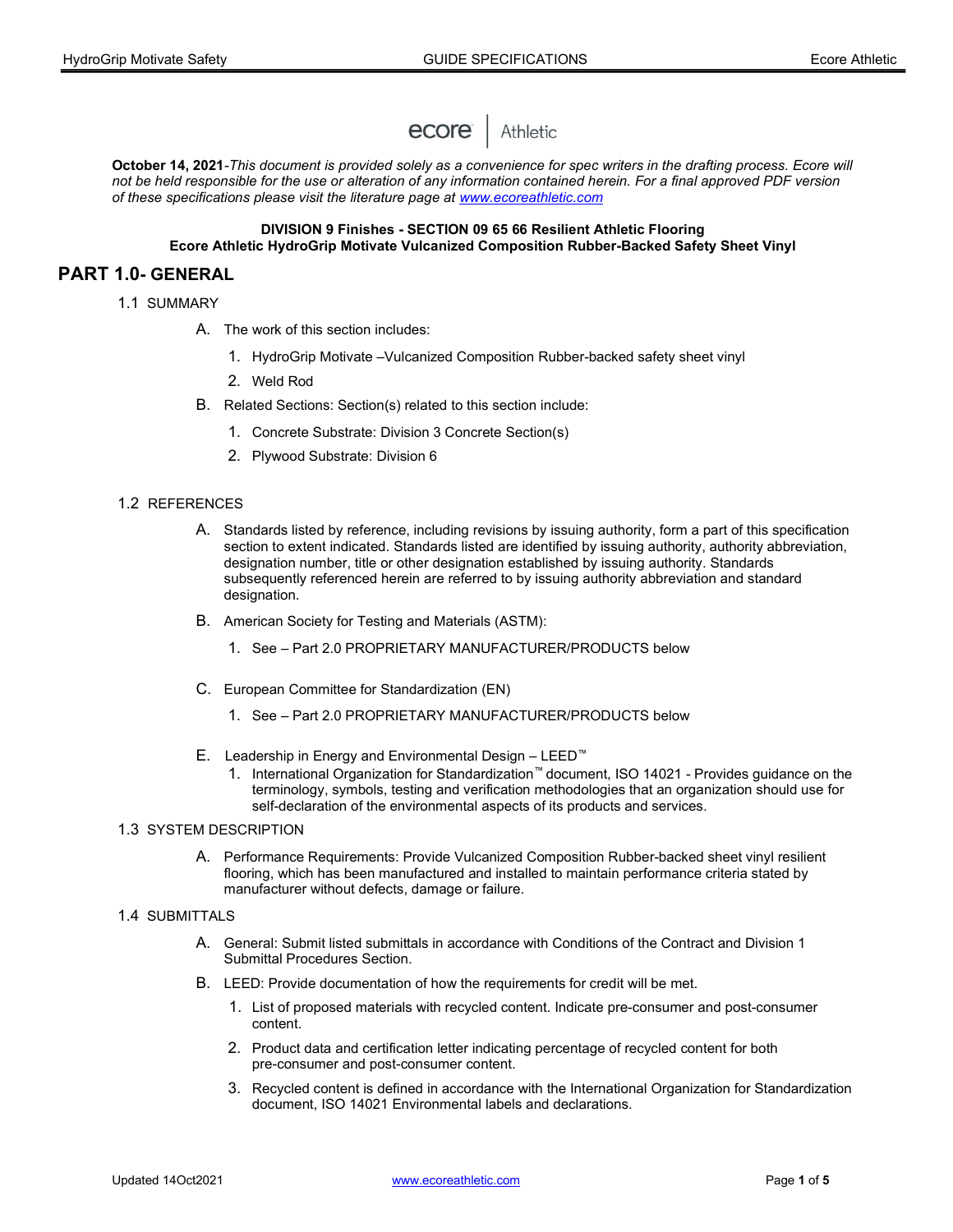- a. Post-consumer material waste materials diverted from the waste stream after consumer or commercial use.
- b. Pre-consumer material materials diverted from the waste stream during the manufacturing process. Excluded are regrind, rework, and scrap.
- C. Product Data: Submit product data, including manufacturer's guide specifications product sheet, for specified products.
- D. Shop Drawings: Submit shop drawings showing layout, profiles and product components, including anchorage, accessories, finish colors, patterns and textures.
- E. Samples: Submit selection and verification samples for finishes, colors and textures.
- F. Quality Assurance Submittals: Submit the following:
	- 1. Certificates: If required, certification of performance characteristics specified in this document shall be provided by the manufacturer.
	- 2. Manufacturer's Instructions: Manufacturer's installation instructions.

Specifier Note: Coordinate paragraph below with Part 3.5 Field Quality Requirements Article herein. Retain or delete as applicable.

- 3. Manufacturer's Field Reports: Manufacturer's field reports specified herein.
- G. Closeout Submittals: Submit the following:
	- 1. Operation and Maintenance Data: Operation and maintenance data for installed products in accordance with Division 1 Closeout Submittals (Maintenance Data and Operational Data) Section. Include methods for maintaining installed products and precautions against cleaning materials and methods detrimental to finishes and performance.
	- 2. Warranty: Warranty documents specified herein.

### 1.5 QUALITY ASSURANCE

- A. Qualifications:
	- 1. Installer Qualifications: Installer experienced in performing work of this section who has specialized in installation of work similar to that required for this project.
		- a. Certificate: When requested, submit certificate indicating qualification.
	- 2. Manufacturer's Qualifications: Manufacturer capable of providing field service representation during construction and approving application method.

Specifier Note: Paragraph below should list obligations for compliance with specific code requirements particular to this section. General statements to comply with a particular code are typically addressed in Conditions of Contract and Division 1 Regulatory Requirements Section. Regulatory Requirements: [specify applicable requirements of regulatory agencies].

- B. Mock-Ups: Install at project site a job mock-up using acceptable products and manufacturer-approved installation methods. Obtain Owner and Architect's acceptance of finish color, texture and pattern, and workmanship standard. Comply with Division 1 Quality Control (Mock-Up Requirements) Section.
	- 1. Mock-Up Size: [specify mock-up size].
	- 2. Maintenance: Maintain mock-up during construction for workmanship comparison; remove and legally dispose of mock-up when no longer required.
	- 3. Incorporation: Mock-up may be incorporated into final construction upon Owner's approval.
- C. Pre-installation Meetings: Conduct pre-installation meeting to verify project requirements, substrate conditions, manufacturer's instructions and manufacturer's warranty requirements. Comply with Division 1 Project Management and Coordination (Project Meetings) Section.
- D. Pre-installation Testing: Conduct pre-installation testing as follows: [specify substrate testing; consult with flooring manufacturer].

#### 1.6 DELIVERY, STORAGE & HANDLING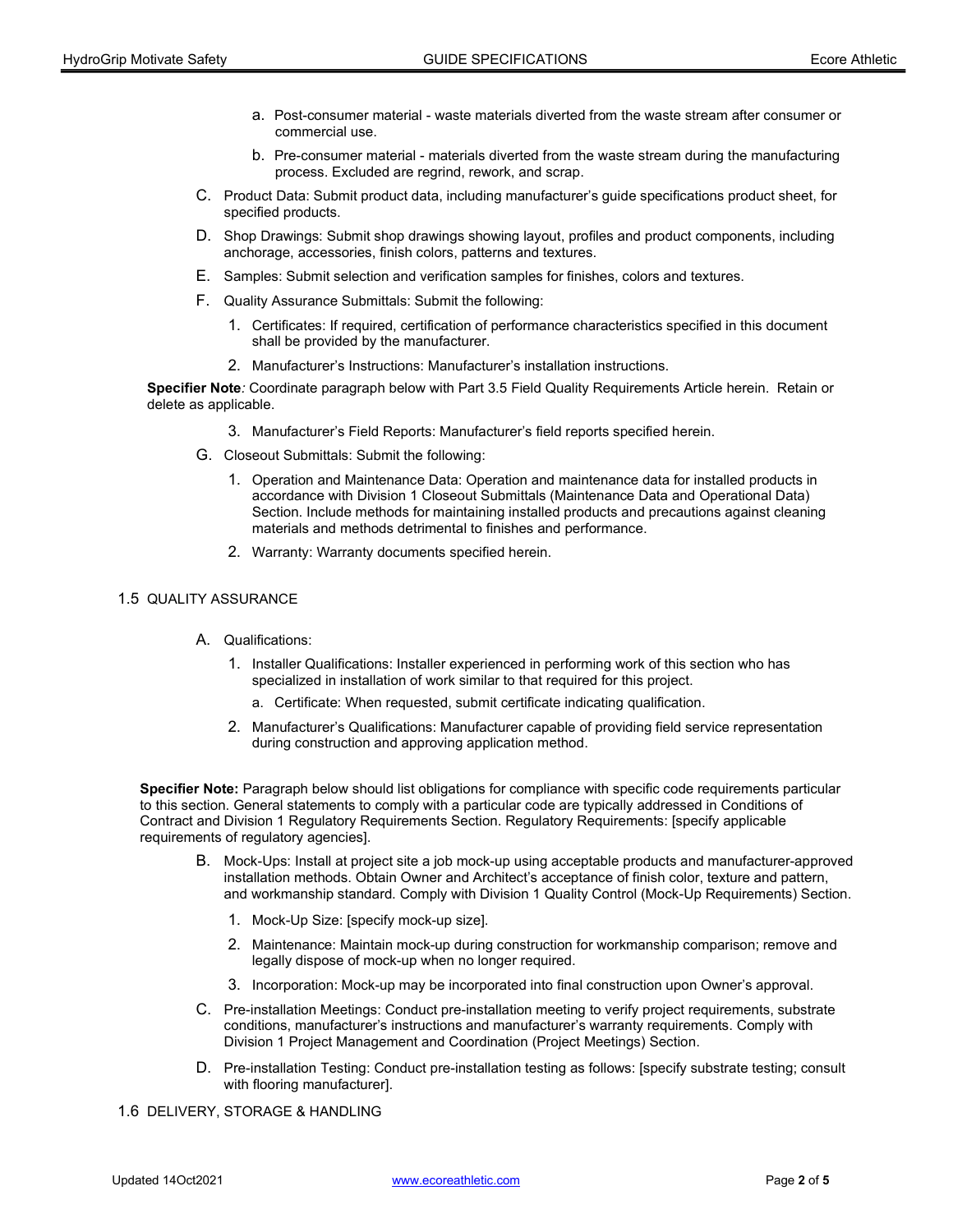- A. General: Comply with Division 1 Product Requirements Sections.
- B. Ordering: Comply with manufacturer's ordering instructions and lead time requirements to avoid construction delays.
- C. Delivery: Deliver materials in manufacturer's original, unopened, undamaged containers with identification labels intact.
- D. Storage and Protection: Store materials at temperature and humidity conditions recommended by manufacturer and protect from exposure to harmful weather conditions.

### 1.7 PROJECT CONDITIONS

- A. Temperature Requirements: Maintain air temperature in spaces where products will be installed for time period before, during and after installation as recommended by manufacturer.
- B. Field Measurements: Verify actual measurements/openings by field measurements before fabrication; show recorded measurements on shop drawings. Coordinate field measurements and fabrication schedule with construction progress to avoid construction delays.

#### 1.8 WARRANTY

- A. Project Warranty: Refer to Conditions of the Contract for project warranty provisions.
- B. Manufacturer's Warranty: Submit, for Owner's acceptance, manufacturer's standard warranty document executed by authorized company official. Manufacturer's warranty is in addition to and not a limitation of, other rights Owner may have under Contract Documents.

Specifier Note: Coordinate paragraph below with manufacturer's warranty requirements.

1. Warranty Period: Specify years commencing on Date of Substantial Completion.

### 1.9 MAINTENANCE

- A. Extra Materials: Deliver to Owner extra materials from same production run as products installed. Package products with protective covering and identify with descriptive labels. Comply with Division 1 Closeout Submittals (Maintenance Materials) Section.
	- 1. Quantity: Furnish quantity of resilient flooring units equal to [specify %] of amount installed.
	- 2. Delivery, Storage and Protection: Comply with Owner's requirements for delivery, storage and protection of extra materials.
	- 3. Cleaning: Furnish flooring manufacturer's neutral cleaner for initial cleaning and maintenance of finished floor surface.

# PART 2.0 - PROPRIETARY MANUFACTURER/PRODUCTS

Specifier Note: Retain article below for proprietary method specification. Add product attributes performance characteristics, material standards and descriptions as applicable. Use of such phrases as "or equal" or "or approved equal" or similar phrases may cause ambiguity in specifications. Such phrases require verification (procedural, legal and regulatory) and assignment of responsibility for determining "or equal" products.

### 2.1 MANUFACTURER: Ecore Intl.

- A. Address: 715 Fountain Ave., Lancaster, PA 17601; Telephone: (800) 322-1923 (717) 295-3400; Fax: (717) 295-3414; Email: info@ecoreintl.com
- 2.2 DISTRIBUTOR: Ecore Intl.
	- A. Address: 715 Fountain Ave., Lancaster, PA 17601; Telephone: (800) 322-1923 Email: info@ecoreintl.com

#### 2.3 PROPRIETARY PRODUCT(S)

- A. Flooring manufactured by Ecore for athletic applications.
	- 1. HydroGrip Motivate Vulcanized Composition Rubber-backed safety sheet vinyl flooring and weld rod.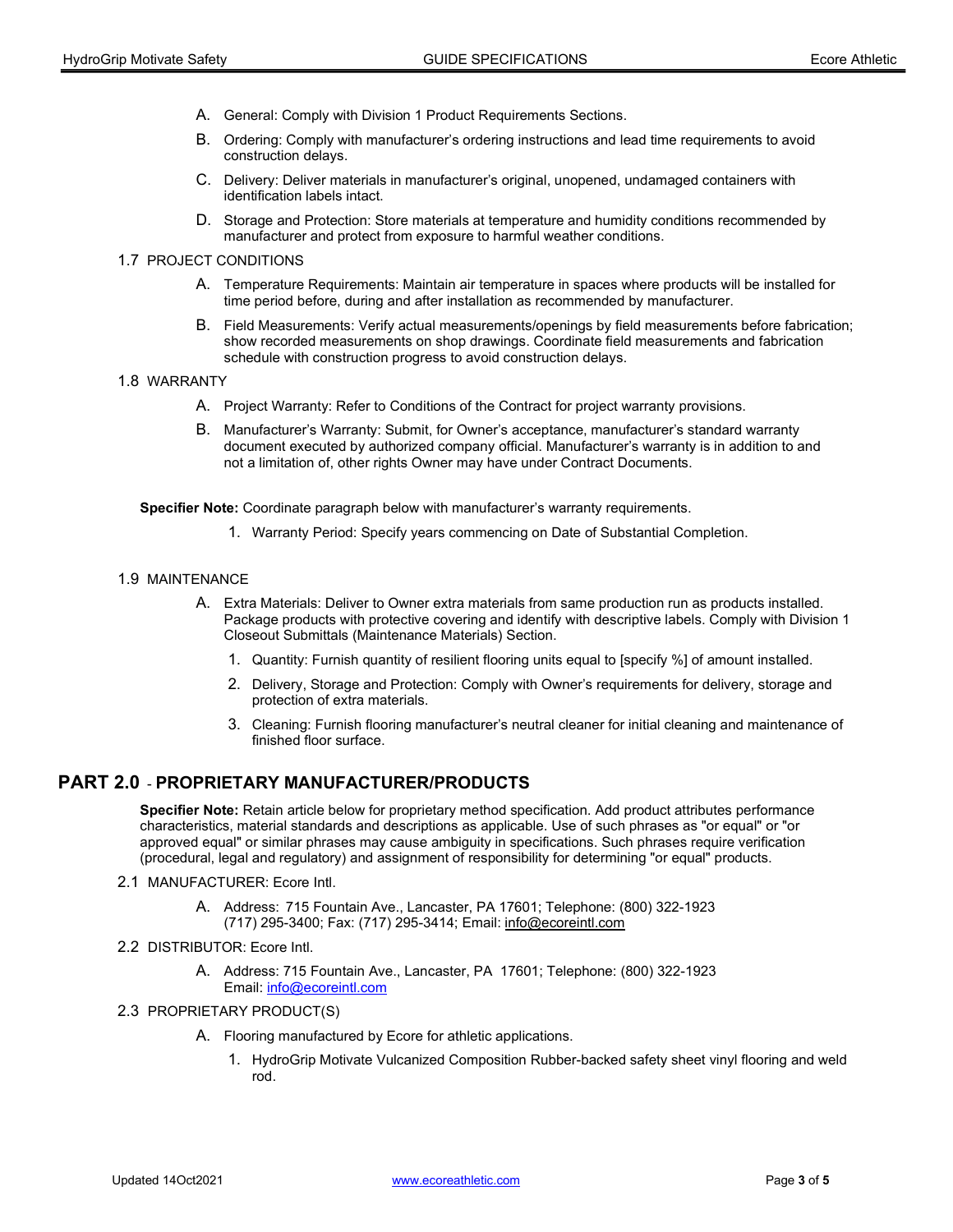## 2.3.1 HydroGrip - Vulcanized Composition Rubber-Backed Vinyl [Sheet] Flooring

# HydroGrip Motivate Safety Floor

# 5mm - 6015H Underlayment / 2mm Safety Vinyl Wear Layer

Made from a formulation of Vulcanized Composition Rubber granules encapsulated in a wear and waterresistant elastomeric network fusion bonded to a homogeneous safety vinyl wear layer with a urethane topcoat

| <b>Performance Criteria</b>         | <b>Test Method</b>  | <b>Typical Result</b>                      |
|-------------------------------------|---------------------|--------------------------------------------|
| Coefficient of Friction             | ASTM D2047          | 1.1                                        |
| <b>Chemical Resistance</b>          | ASTM F925           | Pass                                       |
| <b>Abrasion Resistance</b>          | ASTM D3389          | Pass                                       |
| Resistance to Light                 | <b>ASTM F1515</b>   | $\Delta$ E after 400 hrs. = 1.75           |
| Resistance to Heat                  | <b>ASTM F1514</b>   | $\Delta$ E after 400 hrs. = 1.75           |
| Smoke Development                   | ASTM E662           | Pass                                       |
| Flammability - "Pill Test"          | <b>ASTM D2859</b>   | Pass                                       |
| Static Load Limit @ 250 psi         | ASTM F970           | 0.0055"                                    |
| Water Permeability                  | DIN 18035_6         | Pass                                       |
| VOC's                               | ASTM D5116          | Pass                                       |
| <b>Energy Restitution</b>           | <b>Deltec</b>       | 66.60%                                     |
| <b>Force Reduction</b>              | <b>Deltec</b>       | 11.90%                                     |
| <b>Sheet Dimension</b>              | Manufacturer        | Rolls Nominal 6ft Width x 30 LF std length |
| <b>Standard Tolerance Width</b>     | <b>Manufacturer</b> | Width: +3/4"   -0"                         |
| <b>Standard Tolerance Length</b>    | <b>Manufacturer</b> | Length: $+1\%$   - 0%                      |
| <b>Standard Tolerance Thickness</b> | Manufacturer        | Thickness: ±.4 mm                          |

## 2.3.2 HydroGrip Weld Rod

| <b>Ecore Athletic HydroGrip Weld Rod</b> |              |                                                                           |
|------------------------------------------|--------------|---------------------------------------------------------------------------|
| Material                                 | Manufacturer | Vinvl                                                                     |
| <b>Dimensions</b>                        | Manufacturer | 3mm diameter rod x 328 LF [100 M]<br>spool. Custom lengths not available. |

## 2.4 PRODUCT SUBSTITUTIONS

A. Substitutions: No substitutions permitted.

### 2.5 RELATED MATERIALS

A. Related Materials: Refer to other sections listed in Related Sections paragraph herein for related materials.

## 2.6 SOURCE QUALITY

A. Source Quality: Obtain Vulcanized Composition Rubber-backed safety vinyl flooring materials from a single manufacturer.

# PART 3.0 - EXECUTION

Specifier Note: Revise article below to suit project requirements and specifier's practice.

## 3.1 MANUFACTURER'S INSTRUCTIONS